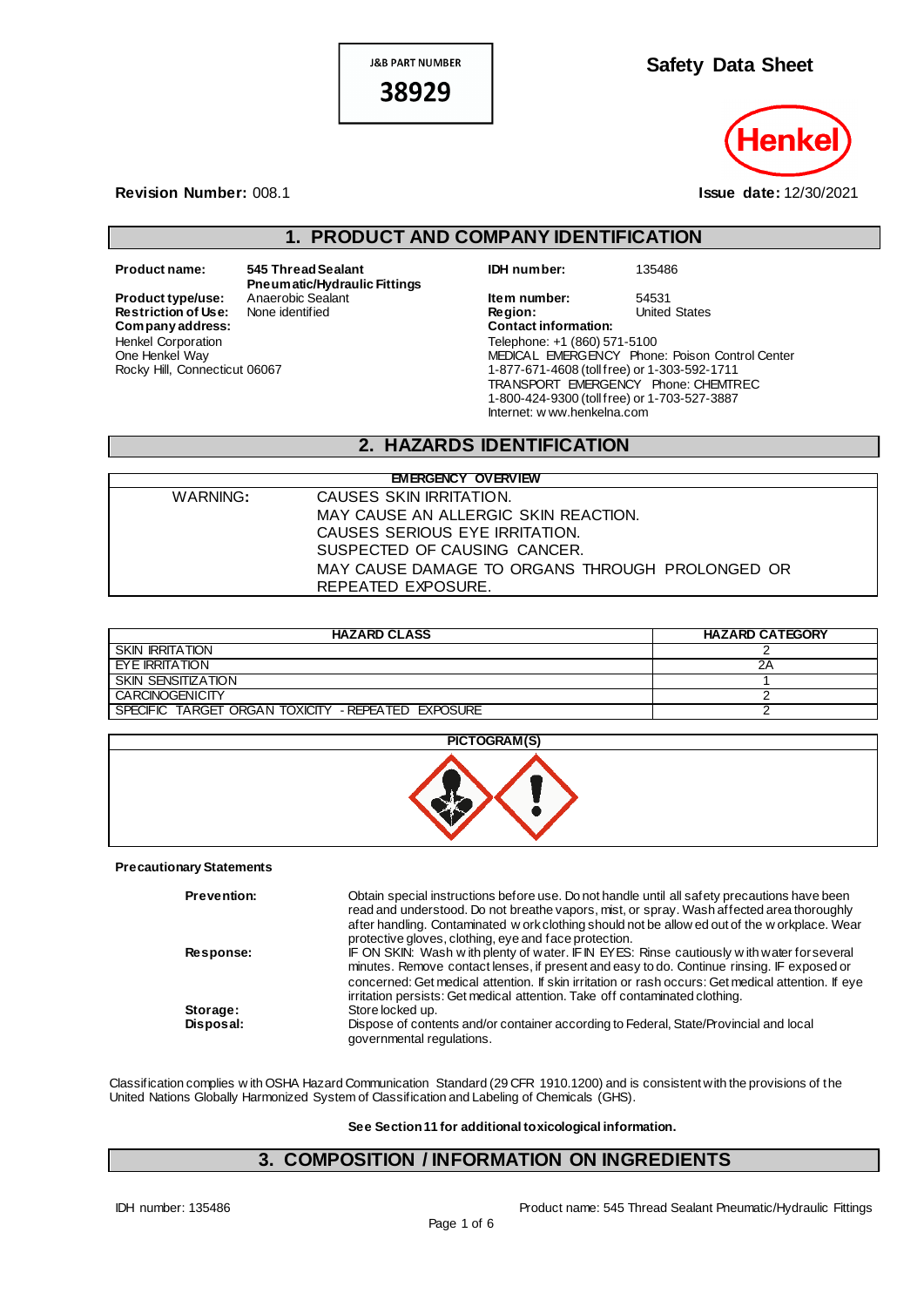| Hazardous Component(s)                | <b>CAS Number</b> | Percentage* |  |
|---------------------------------------|-------------------|-------------|--|
| Polyglycol dioctanoate                | 18268-70-7        | $30 - 60$   |  |
| 2-Hydroxyethyl methacrylate           | 868-77-9          | $10 - 30$   |  |
| Silica, amorphous, fumed, cryst.-free | 112945-52-5       | $1 - 5$     |  |
| Cumene hydroperoxide                  | $80 - 15 - 9$     | - 5         |  |
| 1-Acetyl-2-phenylhydrazine            | $114 - 83 - 0$    | $0.1 - 1$   |  |
| Cumene                                | $98 - 82 - 8$     | $0.1 - 1$   |  |
| methacrylic acid                      | $79-41-4$         | $0.1 - 1$   |  |

\* Exact percentages may vary or are trade secret. Concentration range is provided to assist users in providing appropriate pr otections.

| <b>4. FIRST AID MEASURES</b>     |                                                                                                                                                                               |  |
|----------------------------------|-------------------------------------------------------------------------------------------------------------------------------------------------------------------------------|--|
| Inhalation:                      | Move to fresh air. If not breathing, give artificial respiration. If breathing is<br>difficult, give oxygen. Get medical attention.                                           |  |
| Skin contact:                    | Immediately flush skin w ith plenty of w ater (using soap, if available). Remove<br>contaminated clothing and footwear. Wash clothing before reuse. Get medical<br>attention. |  |
| Eye contact:                     | Rinse immediately with plenty of water, also under the eyelids, for at least 15<br>minutes. Get medical attention.                                                            |  |
| Ingestion:                       | DO NOT induce vomiting unless directed to do so by medical personnel.<br>Never give anything by mouth to an unconscious person. Get medical<br>attention.                     |  |
| Symptoms:                        | See Section 11.                                                                                                                                                               |  |
|                                  | <b>5. FIRE FIGHTING MEASURES</b>                                                                                                                                              |  |
| Extinguishing media:             | Water spray (fog), foam, dry chemical or carbon dioxide.                                                                                                                      |  |
| Special firefighting procedures: | Wear self-contained breathing apparatus and full protective clothing, such as<br>turn-out gear. In case of fire, keep containers cool with water spray.                       |  |

**Unusual fire or explosion hazards:** Uncontrolled polymerization may occur at high temperatures resulting in explosions or rupture of storage containers. **Hazardous combustion products:** Oxides of carbon. Oxides of sulfur. Oxides of nitrogen. Irritating organic vapours. Phenolics.

### **6. ACCIDENTAL RELEASE MEASURES**

**Use personal protection recommended in Section 8, isolate the hazard area and deny entry to unnecessary and unprotected personnel.**

**Environmental precautions:** Do not allow product to enter sew er or waterways.

**Clean-up methods:** Remove all sources of ignition. Evacuate and ventilate spill area; dike spill to prevent entry into w ater system; w ear full protective equipment during cleanup. Soak up w ith inert absorbent material (e.g. sand, silica gel, acid binder, universal binder, saw dust). Scrape up as much material as possible. Store in a partly filled, closed container until disposal. Refer to Section 8 "Exposure Controls / Personal Protection" prior to clean up.

#### **7. HANDLING AND STORAGE**

| Handling: | Use only w ith adequate ventilation. Prevent contact w ith eyes, skin and<br>clothing. Do not breathe vapor and mist. Wash thoroughly after handling.<br>Keep container closed. Refer to Section 8.                               |
|-----------|-----------------------------------------------------------------------------------------------------------------------------------------------------------------------------------------------------------------------------------|
| Storage:  | For safe storage, store between $0^{\circ}C(32^{\circ}F)$ and 32 $^{\circ}C(89.6^{\circ}F)$<br>Keep in a cool, well ventilated area aw ay from heat, sparks and open flame.<br>Keep container tightly closed until ready for use. |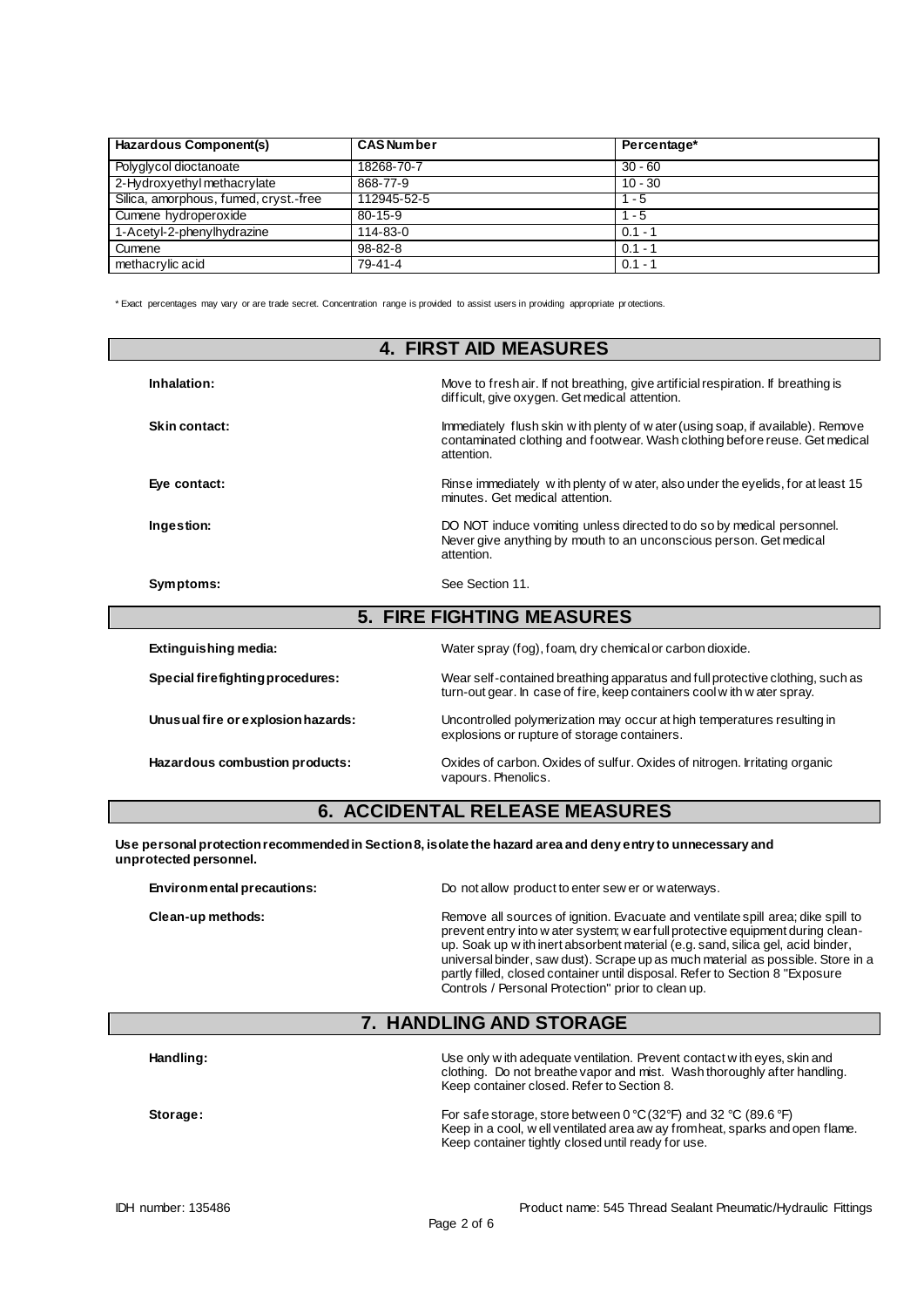## **8. EXPOSURE CONTROLS / PERSONAL PROTECTION**

**Employers should complete an assessment of all workplaces to determine the need for, and selection of, proper exposure controls and protective equipment for each task performed.**

| Hazardous Component(s)                | <b>ACGIHTLV</b>                                                              | <b>OSHA PEL</b>                                                                                                                                                            | <b>AIHA WEEL</b>                           | <b>OTHER</b> |
|---------------------------------------|------------------------------------------------------------------------------|----------------------------------------------------------------------------------------------------------------------------------------------------------------------------|--------------------------------------------|--------------|
| Polyglycol dioctanoate                | <b>None</b>                                                                  | <b>None</b>                                                                                                                                                                | None                                       | None         |
| 2-Hydroxyethyl methacrylate           | None                                                                         | None                                                                                                                                                                       | None                                       | None         |
| Silica, amorphous, fumed, cryst.-free | 3 mg/m3 TWA<br>Respirable particles.<br>10 mg/m3 TWA<br>Inhalable particles. | 20 MPPCF TWA<br>0.8 mg/m3 TWA<br>50 MPPCF TWA<br>Total dust.<br>5 mg/m3 TWA<br>Respirable fraction.<br>15 mg/m3 TWA Total<br>dust.<br>15 MPPCF TWA<br>Respirable fraction. | None                                       | None         |
| Cumene hydroperoxide                  | None                                                                         | None                                                                                                                                                                       | 1 ppm $(6 \text{ mg/m3})$<br>TWA<br>(SKIN) | None         |
| 1-Acetyl-2-phenylhydrazine            | None                                                                         | None                                                                                                                                                                       | None                                       | None         |
| Cumene                                | 5 ppm TWA                                                                    | 50 ppm (245 mg/m3)<br>PEL<br>(SKIN)                                                                                                                                        | None                                       | None         |
| methacrylic acid                      | 20 ppm TWA                                                                   | None                                                                                                                                                                       | None                                       | None         |

**Engineering controls:** Provide adequate local exhaust ventilation to maintain w orker exposure below exposure limits.

**Respiratory protection:** Use NIOSH approved respirator if there is potential to exceed exposure limit(s).

**Eye/face protection:** Safety goggles or safety glasses with side shields. Full face protection should be used if the potential for splashing or spraying of product exists. Safety show ers and eye wash stations should be available.

**Skin protection:** Use chemical resistant, impermeable clothing including gloves and either an apron or body suit to prevent skin contact. Neoprene gloves.

## **9. PHYSICAL AND CHEMICAL PROPERTIES**

**Physical state:** Liquid Color: Liquid Color: **Color:** Purple **Odor:** Mild **Odor threshold:** Not available.<br> **pH:** Not applicable. **Vapor pressure:**  $\leftarrow$  5 mm hg (27 °C (80.6 °F))<br> **Boiling point/range:**  $\leftarrow$  149 °C (> 300.2 °F) **Boiling point/range:**  $\rightarrow$  149 °C ( $\rightarrow$  30.<br> **Melting point/range:**  $\rightarrow$  Not available. **Melting point/ range:** Not and Not and Not approximately not a Not and Not and Not and Not approximately not a Note of the Note of The Note of the Note of The Note of the Note of The Note of the Note of The Note of the No **Specific gravity:**  $\begin{array}{ccc} 1.02 \\ \text{Vapor density:} \end{array}$  1.02 **Vapor density:**<br>Flash point: **Flammable/Explosive limits - lower:** Not available.<br> **Flammable/Explosive limits - upper:** Not available. **Flammable/Explosive limits - upper:** Not available.<br> **Autoignition temperature:** Not available. **Autoignition temperature:** Not available.<br> **Flammability:** Not applicable **Flammability:**<br> **Evaporation rate:**<br> **Evaporation rate:**<br> **Evaporation rate: Evaporation rate:** Not available. The Solubility in water: Not available. The Solubility in water: **Solubility in water:** Slight Solubility in water:<br> **Partition coefficient (n-octanol/water):** Not available. Partition coefficient (n-octanol/water):<br>VOC content: **Viscosity:**<br> **Decomposition temperature:** Not available. **Decomposition temperature:** 

Not applicable > 93.3 °C (> 199.94 °F) Tagliabue closed cup<br>Not available. **VOC content:** 1.99 %; 19.01 g/l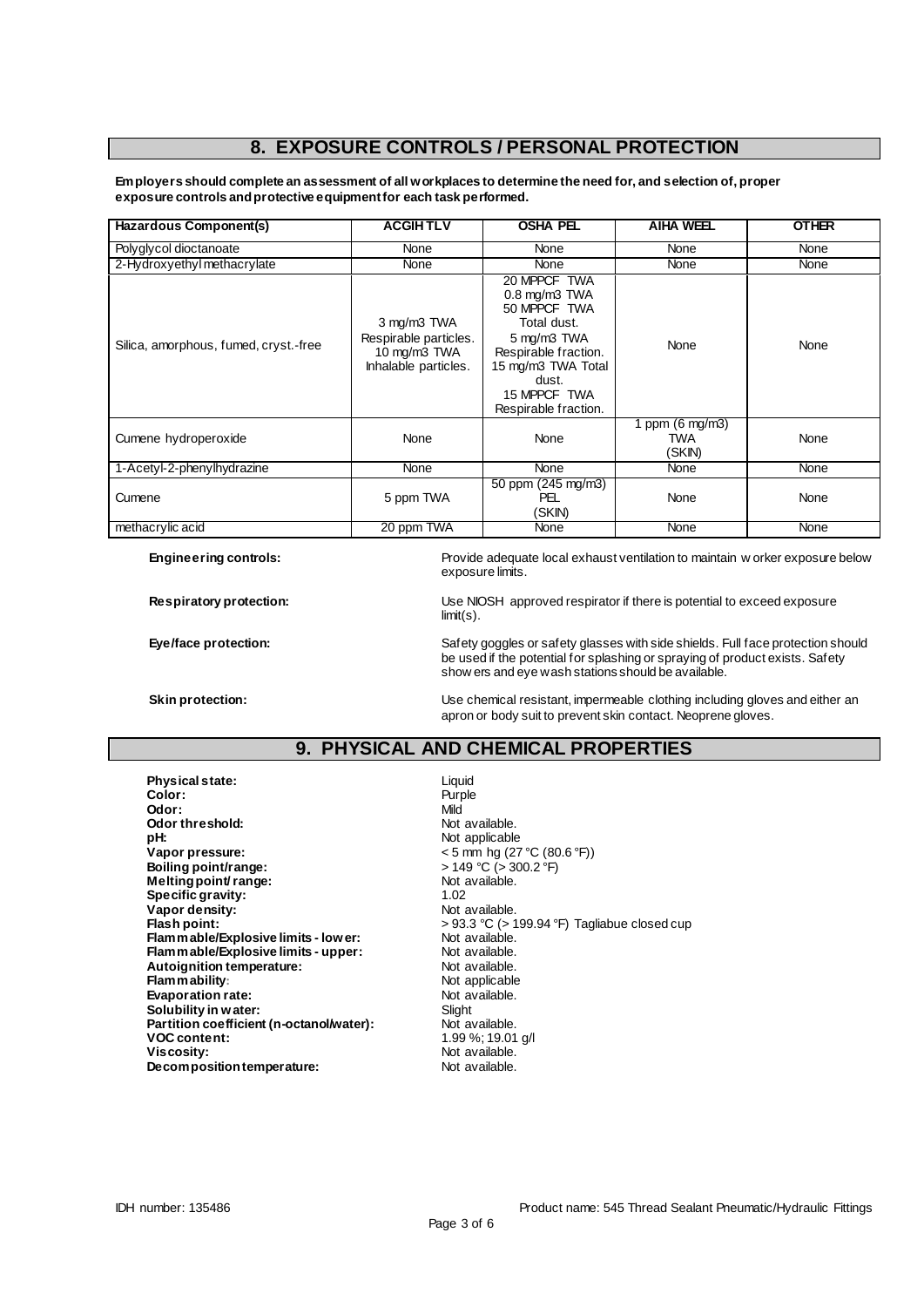# **10. STABILITY AND REACTIVITY**

| Stability:                           | Stable under normal conditions of storage and use.                                                                                                             |
|--------------------------------------|----------------------------------------------------------------------------------------------------------------------------------------------------------------|
| Hazardous reactions:                 | None under normal processing. Polymerization may occur at elevated temperature or in the<br>presence of incompatible materials.                                |
| Hazardous decomposition<br>products: | Oxides of carbon. Oxides of sulfur. Oxides of nitrogen. Phenolics. Irritating organic vapours.                                                                 |
| Incompatible materials:              | Strong oxidizing agents. Reducing agents. Acids. Bases. Rust. Zinc. Aluminum. Iron. Copper.<br>Alkalis. Aldehydes. Amines. Free radical initiators. Peroxides. |
| Reactivity:                          | Not available.                                                                                                                                                 |
| Conditions to avoid:                 | Elevated temperatures. Heat, flames, sparks and other sources of ignition. Store aw ay from<br>incompatible materials.                                         |

# **11. TOXICOLOGICAL INFORMATION**

**Relevant routes of exposure:** Skin, Inhalation, Eyes, Ingestion

#### **Potential Health Effects/Symptoms**

| Inhalation:          | Inhalation of vapors or mists of the product may be irritating to the respiratory system. |
|----------------------|-------------------------------------------------------------------------------------------|
| <b>Skin contact:</b> | Causes skin irritation. May cause allergic skin reaction.                                 |
| Eve contact:         | Causes serious eye irritation.                                                            |
| Ingestion:           | May cause gastrointestinal tract irritation if sw allowed.                                |

| Hazardous Component(s)                | LD50s and LC50s                                                                                                                                                                                                                                             | Immediate and Delayed Health Effects                                  |
|---------------------------------------|-------------------------------------------------------------------------------------------------------------------------------------------------------------------------------------------------------------------------------------------------------------|-----------------------------------------------------------------------|
| Polyglycol dioctanoate                | None                                                                                                                                                                                                                                                        | Irritant                                                              |
| 2-Hydroxyethylmethacrylate            | Oral LD50 $(Rat) = 11.2$ g/kg<br>Oral LD50 $(Rat) = 5,050$ mg/kg                                                                                                                                                                                            | Irritant, Allergen                                                    |
| Silica, amorphous, fumed, cryst.-free | None                                                                                                                                                                                                                                                        | No Data                                                               |
| Cumene hydroperoxide                  | None                                                                                                                                                                                                                                                        | Allergen, Central nervous system, Corrosive,<br>Irritant, Mutagen     |
| 1-Acetyl-2-phenylhydrazine            | Oral LD50 (Mouse) = $270$ mg/kg                                                                                                                                                                                                                             | Allergen, Blood, Kidney, Mutagen, Some<br>evidence of carcinogenicity |
| Cumene                                | Oral LD50 $(Rat) = 2.91$ g/kg<br>Oral LD50 (Rat) = $1,400$ mg/kg                                                                                                                                                                                            | Central nervous system, Irritant, Lung                                |
| methacrylic acid                      | Oral LD50 (Mouse) = $1,332$ mg/kg<br>Oral LD50 (Mouse) = $1,600$ mg/kg<br>Oral LD50 (Mouse) = $1,250$ mg/kg<br>Oral LD50 (Rabbit) = $1,200$ mg/kg<br>Oral LD50 $(Rat) = 1,060$ mg/kg<br>Oral LD50 (Rat) = $2,224$ mg/kg<br>Dermal LD50 (Rabbit) = 500 mg/kg | Corrosive, Irritant, Allergen                                         |

| Hazardous Component(s)                | <b>NTP Carcinogen</b>                               | <b>IARC Carcinogen</b> | <b>OSHA Carcinogen</b><br>(Specifically Regulated) |
|---------------------------------------|-----------------------------------------------------|------------------------|----------------------------------------------------|
| Polyglycol dioctanoate                | No                                                  | No                     | No                                                 |
| 2-Hydroxyethyl methacrylate           | No                                                  | No                     | No                                                 |
| Silica, amorphous, fumed, cryst.-free | No                                                  | No                     | No                                                 |
| Cumene hydroperoxide                  | No.                                                 | No                     | No.                                                |
| 1-Acetyl-2-phenylhydrazine            | No                                                  | No                     | No                                                 |
| Cumene                                | Reasonably Anticipated to be<br>a Human Carcinogen. | Group 2B               | No                                                 |
| methacrylic acid                      | No                                                  | No                     | No                                                 |

# **12. ECOLOGICAL INFORMATION**

**Ecological information:** Not available.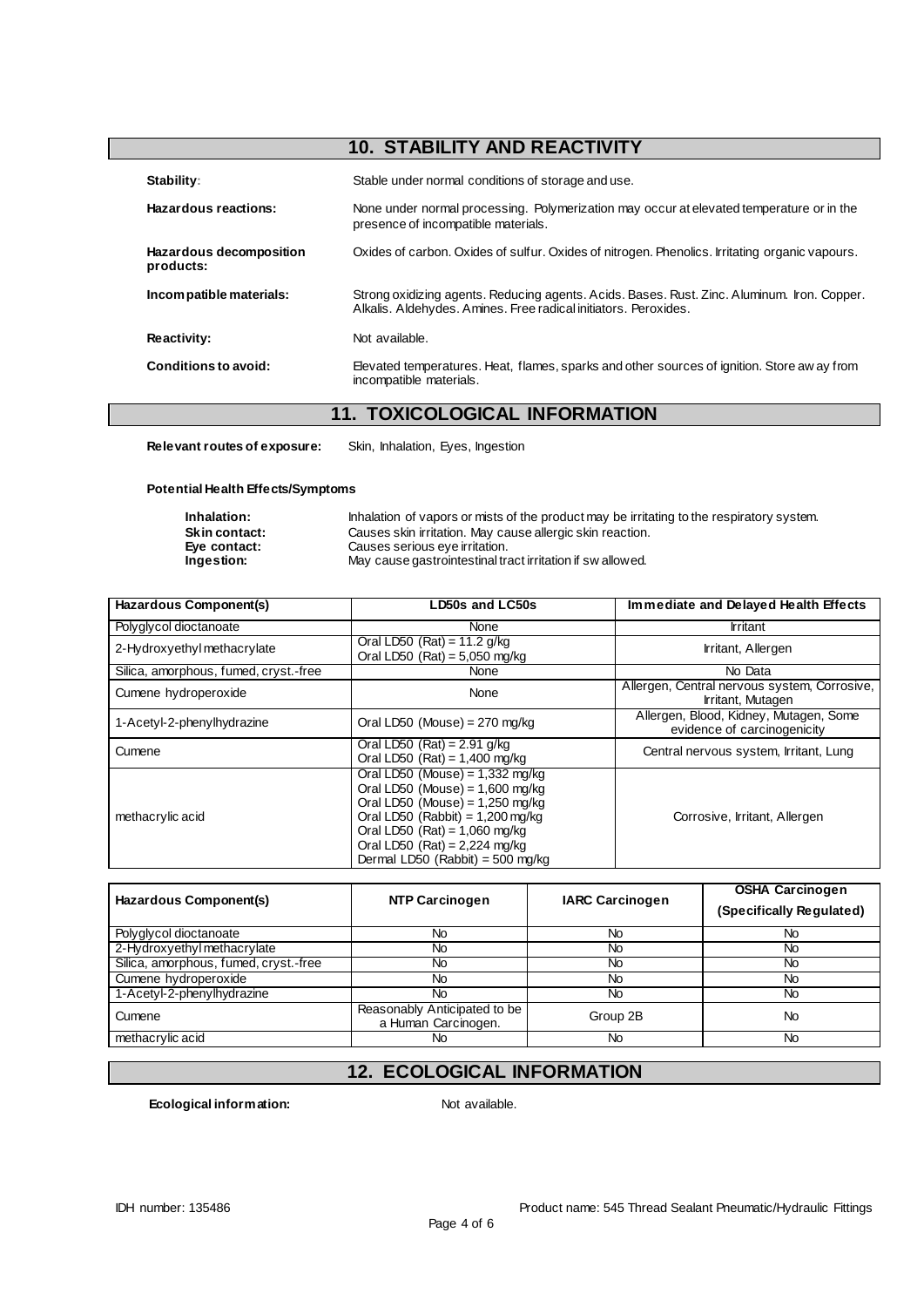# **13. DISPOSAL CONSIDERATIONS**

**Information provided is for unused product only.**

**Recommended method of disposal:** Follow all local, state, federal and provincial regulations for disposal.

#### **14. TRANSPORT INFORMATION**

**The transport information provided in this section only applies to the material/formulation itself, and is not specific to any package/configuration.**

| U.S. Department of Transportation Ground (49 CFR) |                                                         |
|---------------------------------------------------|---------------------------------------------------------|
| Propershipping name:                              | RQ, Environmentally hazardous substance, liquid, n.o.s. |
| Hazard class or division:                         | 9                                                       |
| Identification number:                            | <b>UN 3082</b>                                          |
| Packing group:                                    | Ш                                                       |
| DOT Hazardous Substance(s):                       | alpha, alpha-Dimethylbenzylhydroperoxide                |
| International Air Transportation (ICAO/IATA)      |                                                         |
| Proper shipping name:                             | RQ, Environmentally hazardous substance, liquid, n.o.s. |
| Hazard class or division:                         | 9                                                       |
| Identification number:                            | <b>UN 3082</b>                                          |
| Packing group:                                    | Ш                                                       |
| <b>Water Transportation (IMO/IMDG)</b>            |                                                         |
| Propershipping name:                              | RQ. ENVIRONMENTALLY HAZARDOUS SUBSTANCE. LIQUID. N.O.S. |
| Hazard class or division:                         | 9                                                       |
| Identification number:                            | <b>UN 3082</b>                                          |
| Packing group:                                    | Ш                                                       |

# **15. REGULATORY INFORMATION**

**United States Regulatory Information**

| All components are listed as active or are exempt from listing on the Toxic Substances<br>Control Act (TSCA) inventory.<br>None above reporting de minimis                                                                                                                                                                          |
|-------------------------------------------------------------------------------------------------------------------------------------------------------------------------------------------------------------------------------------------------------------------------------------------------------------------------------------|
| None above reporting de minimis.<br>Immediate Health, Delayed Health<br>This product contains the follow ing toxic chemicals subject to the reporting requirements of<br>section 313 of the Emergency Planning and Community Right-To-Know Act of 1986 (40<br>CFR 372). Cumene hydroperoxide (CAS# 80-15-9). Cumene (CAS# 98-82-8). |
| Cumene hydroperoxide (CAS#80-15-9) 10 lbs. (4.54 kg)                                                                                                                                                                                                                                                                                |
| This product contains a chemical know n in the State of California to cause cancer. This<br>product contains a chemical know n to the State of California to cause birth defects or other<br>reproductive harm.                                                                                                                     |
|                                                                                                                                                                                                                                                                                                                                     |

#### **Canada Regulatory Information**

| <b>CEPA DSL/NDSL Status:</b> | All components are listed on or are exempt from listing on the Canadian Domestic |
|------------------------------|----------------------------------------------------------------------------------|
|                              | Substances List.                                                                 |

## **16. OTHER INFORMATION**

**This safety data sheet contains changes from the previous version in sections:** 15

| Preparedby: | Product Safety and Regulatory Affairs |
|-------------|---------------------------------------|
|-------------|---------------------------------------|

**Issue date:** 12/30/2021